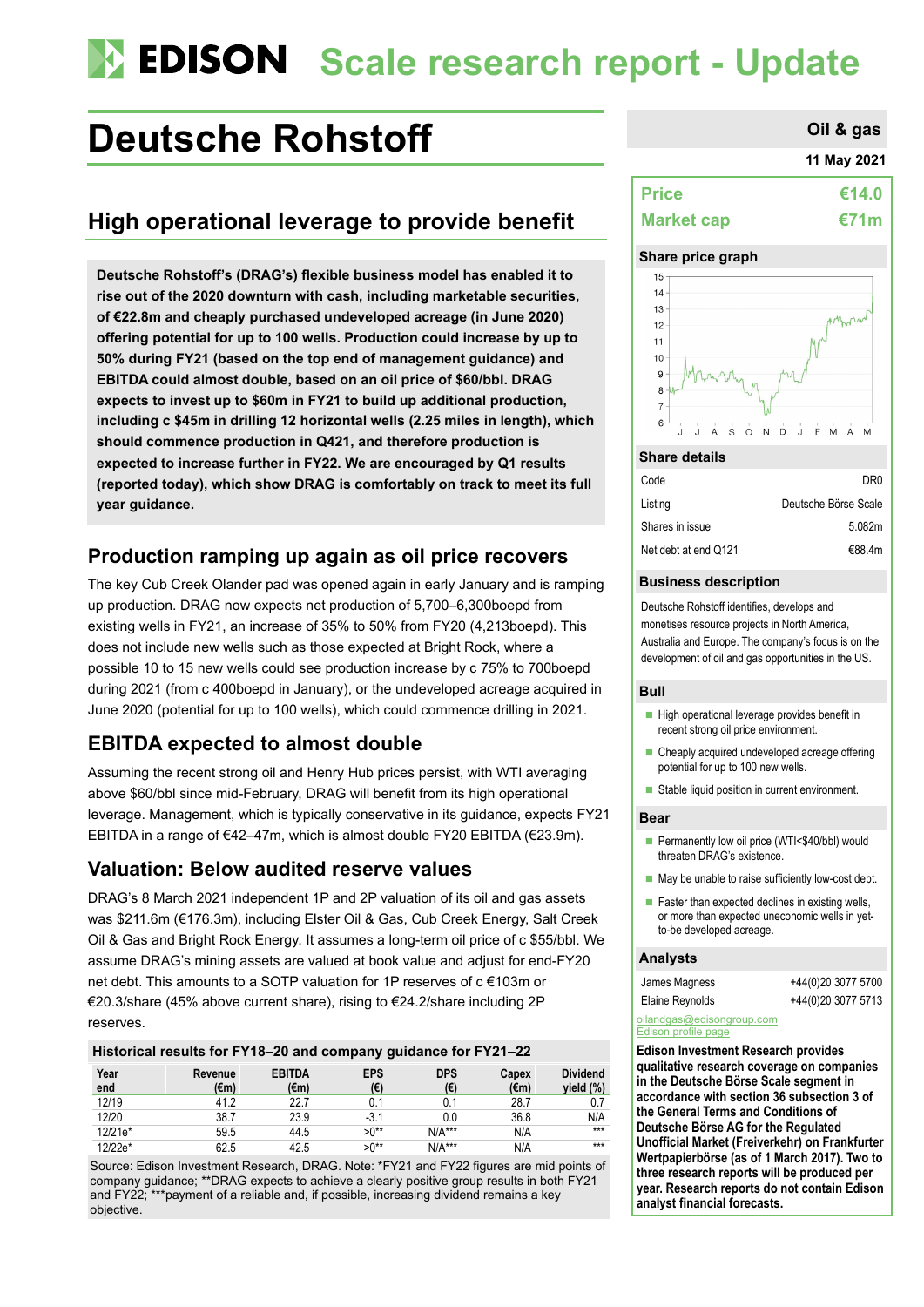

# **Production already back at pre-COVID-19 levels**

DRAG's business strategy remains the identification, development and monetisation of attractive resource projects in North America, Australia and Europe, with a focus on the development of oil and gas deposits in the United States, where it operates through its subsidiaries Cub Creek Energy (88.46% ownership), Elster Oil & Gas (93.00%), Salt Creek Oil & Gas (100%) and Bright Rock Energy (98.35%). It is mostly active in shale basins in Colorado (c 90% of production in FY20), North Dakota, Utah and Wyoming. The company responded quickly to the COVID-19 global pandemic by reducing costs and cutting back production, particularly in Cub Creek Energy. A drilling programme to develop the Cub Creek Knight pad was postponed. Despite the challenging conditions, the company produced 4,213boepd in FY20, only 6.6% below FY19 (4,509boepd), with production in FY20 comprising 46% oil (43% in FY19).

The key Cub Creek Olander pad, which was producing c 6,000boepd prior to significant onset of the pandemic, was cut back from mid-March 2020 and completely closed in by the end of April to avoid selling oil at historically low prices. The wells remained closed for the rest of 2020 and were opened again in early January as the oil price recovered, with rates at 4,000boepd by the end of January and expected to continue to rise. The older Cub Creek drilling sites began producing again in October 2020 at around 1,000boepd, in line with expectations.

The company now expects net production of 5,700–6,300boepd from existing wells in FY21. This does not include new wells such as those expected at Bright Rock, where a possible 10 to 15 new wells could see production increase by c 75% to 700boepd during 2021 (from c 400boepd in January). In addition, Bright Rock purchased c 30,000 acres in the Powder River basin (Wyoming) at a low cost in June, which, due to the market conditions at the time, represented only the discounted value of existing production. The Powder River basin accounts for c 50% of Bright Rock's existing production (c 400boepd) and there is also significant undeveloped acreage (offering potential for up to 100 wells), which could start to be drilled as early as 2021. In total, DRAG expects to invest up to \$60m in FY21 to build up additional production, including c \$45m in drilling 12 horizontal wells (with 2.25 miles length), which should commence production in Q421, and therefore expects to increase production further in FY22. We are encouraged that Q121 results give production of 6,432boepd which is above the top end of the full year (FY21) guidance range, and back at pre-COVID levels (Q120: 6,348boepd).



**Exhibit 1: O&G production reported in Q120 to Q420 against guidance for FY21 (boepd)**

Source: Edison Investment Research, DRAG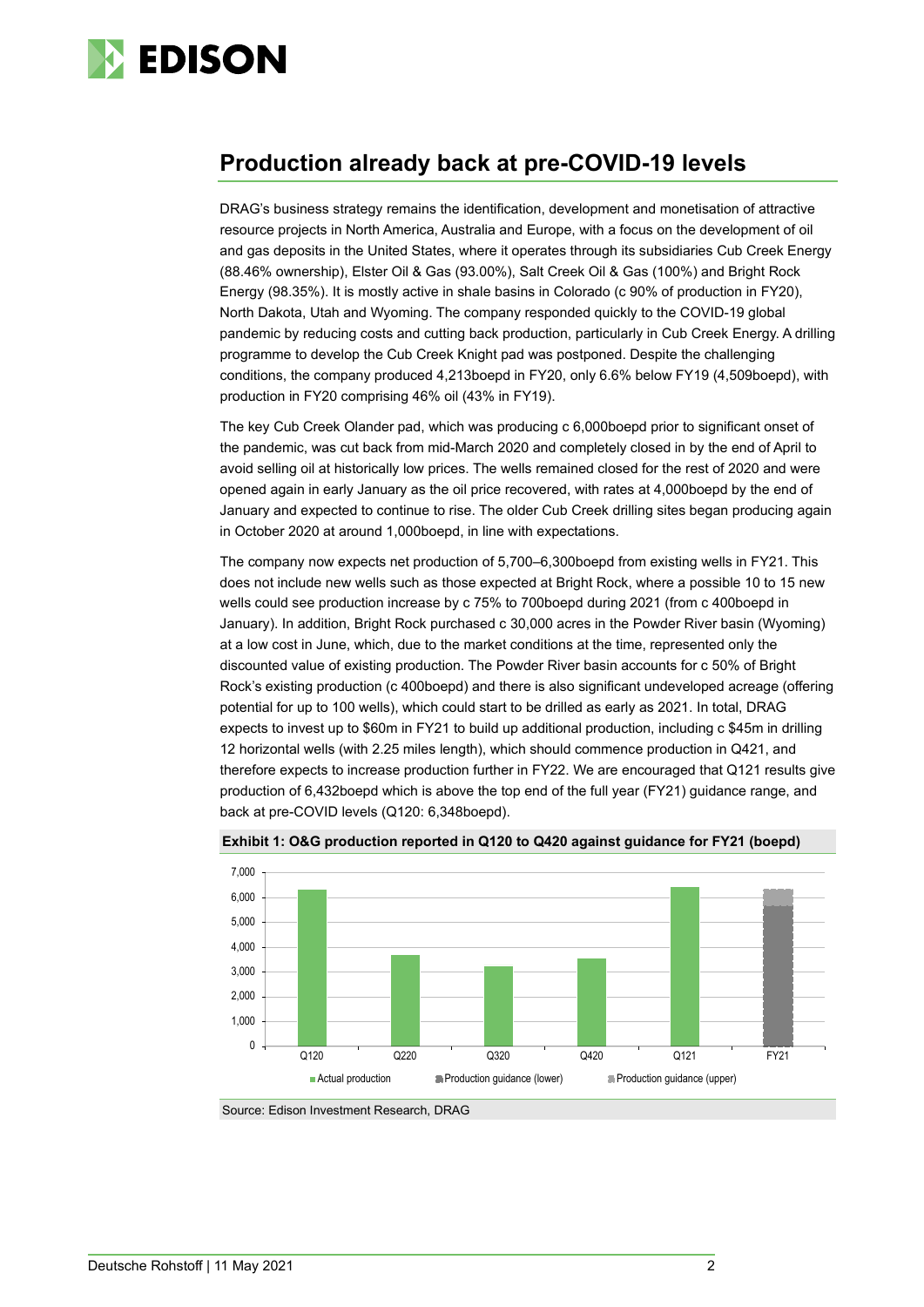

# **Financials**

The company generated sales of €38.7m in FY20, within the forecast range of €37–40m and only marginally below FY19 sales (€41.2m), assisted by €12.4m hedge proceeds. EBITDA was €23.9m, 5% ahead of FY19 (€22.7m), again within the guidance range (€23–26m). Management had significantly increased guidance in November (at the nine-month results), having previously increased it in August (at H2 results), following a massive cut to initial guidance for 2020 in April.

Revenue for H220 was €12.6m, which is 26% below H219 (€17.0m). This is due to a combination of lower production, lower oil price and most of the hedge proceeds being realised in H120 (€10.2m versus €2.2m in H2). Reported EBITDA for H220 was €8.2m, which is 8% above H219 (€7.5m); however, on adjusting for one-off items, mostly within 'other operating income' (which includes profit on sale of mining shares), adjusted EBITDA for H220 was €3.8m, which was 30% below H219 (€4.4m). With oil prices (and oil and gas shares) increasing significantly since November, DRAG should start to see benefits from its high operational leverage; WTI was sub-\$40/bbl at the start of November and has averaged above \$60/bbl since mid-February; similarly, Henry Hub, which spent most of March 2020 to July 2020 below \$1.8/mmbtu, has been mostly trading above \$2.5/mmbtu since October 2020, with periods above \$3/mmbtu. We note that some upside is capped as DRAG has entered hedging contracts at c \$45/bbl for 45% of its 2021 production.

Management has announced the following guidance for FY21 and FY22:

- **Group sales:** FY21 in a range of €57–62m; FY22 in a range of €60–65m.
- **EBITDA:** FY21 in a range of €42–47m; FY22 in a range of €40–45m.
- **Group (net profit) result:** clearly positive in both years.

EBITDA guidance includes 'other operating income' of €7.7m, which typically includes sales of assets (fixed and/or current). This likely explains the higher EBITDA guided in FY21. We note that the company opportunistically built up a portfolio of \$25m in oil and gas stocks and bond and gold stocks during market weakness in 2020; by March 2021, realised gains amounted to €8.2m (€8.5m reported in unaudited Q1 results) and there were still €3.8m of unrealised gains – gains would be recorded as 'other operating income'. The guidance above assumes WTI of \$60/bbl in 2021 and 2022, a Henry Hub price of \$2.5/mmbtu and an exchange rate of US\$1.2/€.

DRAG's end-FY20 cash, including marketable securities, stood at €22.8m (which has already increased to €35.7m by end-Q121), having placed a corporate bond in late 2019, which raised €87.1m. We note that the other of the two corporate bonds has a maturity of 20 July 2021, with €16.7m still outstanding at end-FY20. Assuming the recent strong oil and Henry Hub prices persists, DRAG should generate considerably higher operational cash flow in FY21.

We are encouraged by DRAG's preliminary (unaudited) Q121 figures released on 10 May. Consolidated net profit was c €11.7m with sales of c €17.9m and EBITDA of c €21.3m, suggesting that DRAG is comfortably on track to meet its full year guidance. Both earnings figures were heavily influenced by 'other operating income' of €9.5m, which included €8.5m resulting from gains on sale of the equity and bond portfolio. Adjusting for 'other operating income' from the Q1 results still gives consolidated EBITDA of €11.8m, which is an increase of 42% from Q120 (adjusted EBITDA of €8.9m), and net profit of €2.1m (versus an adjusted net loss of €0.3m in Q120).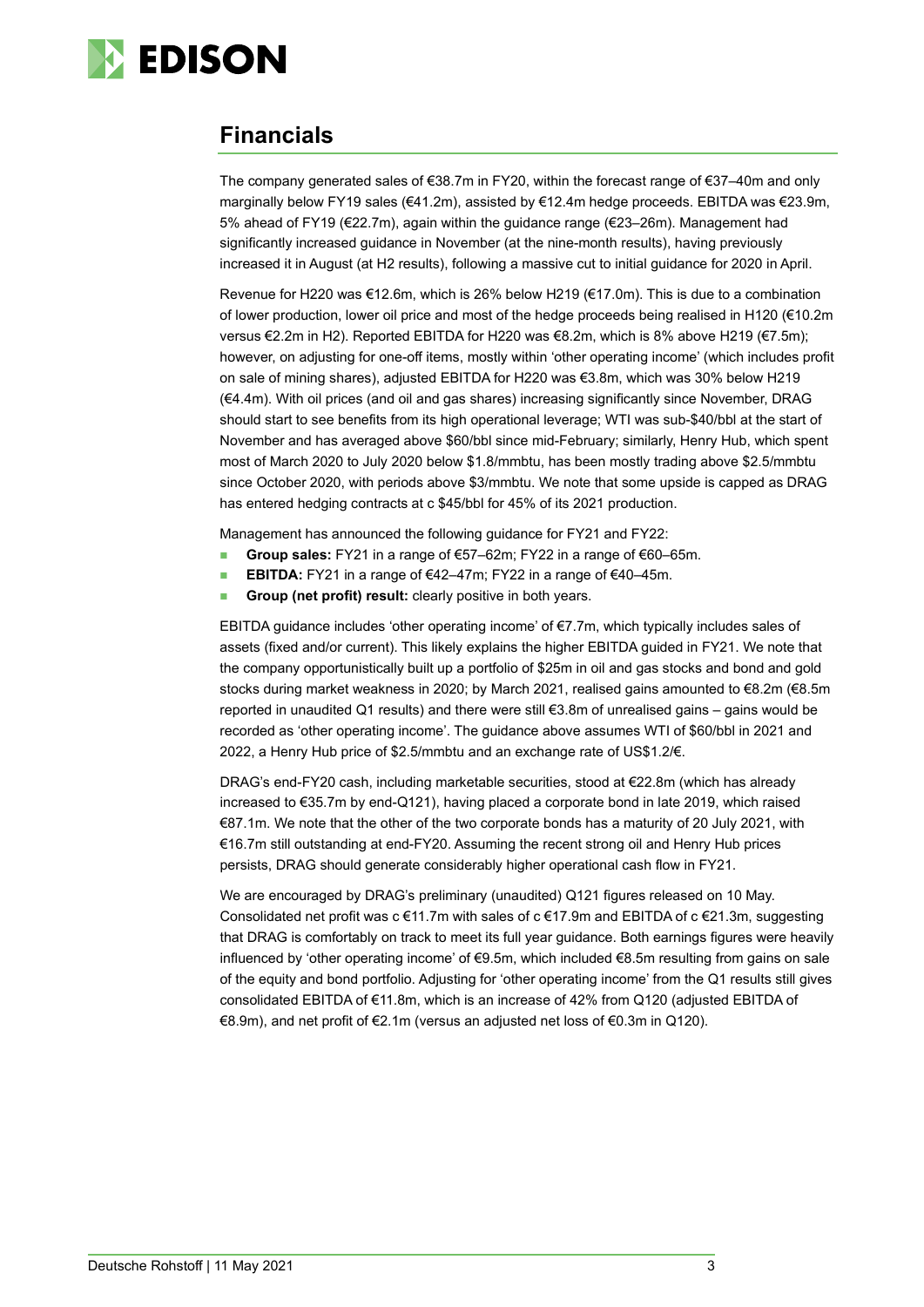

#### **Exhibit 2: Financial summary**

| (6000s)                                                       | 2016      | 2017      | 2018      | 2019      | 2020      | Q121*    |
|---------------------------------------------------------------|-----------|-----------|-----------|-----------|-----------|----------|
| Income statement                                              |           |           |           |           |           |          |
| Sales revenue                                                 | 9,170     | 53,746    | 109,052   | 41,204    | 38,683    | 17,924   |
| % growth                                                      | 383%      | 486%      | 103%      | $-62%$    | $-6%$     | 11%      |
| Other operating income                                        | 10,497    | 1,124     | 19,060    | 4,312     | 7,692     | 9,501    |
| <b>EBITDA</b> (reported)                                      | 6.374     | 36,138    | 97,933    | 22,725    | 23.935    | 21,293   |
| % margin                                                      | 70%       | 67%       | 90%       | 55%       | 62%       | 119%     |
| <b>EBITDA</b> (adjusted)                                      | (1,923)   | 35,014    | 79,251    | 20,283    | 18,243    | 11,792   |
| % margin                                                      | n/m       | 65%       | 73%       | 49%       | 47%       | 66%      |
| EBIT (reported)                                               | (541)     | 5,306     | 32,691    | 5,630     | (16, 135) | 14,326   |
| Net profit (after minority interests) (reported)              | 102       | 5,549     | 13,872    | 308       | (15, 509) | 11,018   |
| Number of shares                                              | 5,063     | 5,063     | 5,063     | 5,082     | 5,082     | 5,082    |
| EPS (reported) $(\epsilon)$                                   | 0.02      | 1.10      | 2.74      | 0.06      | (3.05)    | 2.17     |
| DPS $(E)$                                                     | 0.60      | 0.65      | 0.70      | 0.10      | 0.00      | $\Omega$ |
| <b>Balance sheet</b>                                          |           |           |           |           |           |          |
| <b>Fixed assets</b>                                           | 120,556   | 148,361   | 126,985   | 161,690   | 134,671   | 136,714  |
| Financial assets (non-current)                                | 21,043    | 22.710    | 22.001    | 36,780    | 35,697    | 34,827   |
| Cash and cash equivalents, including<br>marketable securities | 28,091    | 29,699    | 59,989    | 66,637    | 22,816    | 35,695   |
| <b>Total assets</b>                                           | 193,472   | 213,574   | 224,845   | 278,925   | 206,722   | 231,803  |
| <b>Total debt</b>                                             | 75,243    | 106,576   | 93,385    | 139,111   | 128,381   | 124,057  |
| <b>Total liabilities</b>                                      | 127,351   | 156,899   | 151,007   | 207,424   | 161,133   | 169,983  |
| Shareholders' equity                                          | 66,121    | 56,675    | 73,837    | 71,501    | 45,589    | 61,820   |
| Net debt                                                      | 47,152    | 76,877    | 33,395    | 72,474    | 105,566   | 88,361   |
| <b>Cash flow statement</b>                                    |           |           |           |           |           |          |
| Net cash from operating activities                            | 13,991    | 37,848    | 68,674    | 13,938    | 13,991    | n/a      |
| Net cash from investing activities                            | (48, 730) | (51, 625) | (28, 268) | (34, 238) | (48, 730) | n/a      |
| Net cash from financing activities                            | (17.692)  | 24,735    | (28, 626) | 35,292    | (17,692)  | n/a      |
| Forex movement                                                | 639       | (7, 225)  | 5,136     | 1,004     | 639       | n/a      |
| Net cash flow                                                 | (53,071)  | 18,183    | 6,644     | 13,989    | (53,071)  | n/a      |
| Cash and cash equivalents                                     | 24,634    | 28,368    | 45,646    | 61,281    | 8,210     | 16.236   |
| Capex (included in net cash from investing<br>activities)     | (36, 841) | (51, 775) | (66, 208) | (28, 728) | (36, 841) | n/a      |

Source: Edison Investment Research, DRAG. Note: \*Unaudited.

# **Valuation**

We have calculated a sum of the parts (SoTP) valuation (Exhibit 3) for DRAG, based on the following:

- **An independent O&G reserves valuation (competent person's report, or CPR), dated 8 March** 2021, published by the company, which valued 1P+2P reserves at \$211.6m (€176.3m). We show separate valuations for 1P and 2P reserves.
- Book value of financial assets at end-Q121 (€34.8m). This includes listed shareholdings in Almonty Industries, Hammer Metals and Northern Oil & Gas, as well as an unlisted shareholding in Rhein Petroleum.
- Book value of net debt at end-Q121 (€88.4m).

The share valuation based on 1P reserves is  $\epsilon$ 20.3, which is 45% above the current share price of €14.0. Including the 2P reserves adds €3.8 per share, giving a share valuation of €24.2, which is 73% above the current share price. The CPR is based on a long-term oil price assumption of c \$55/bbl (Nymex forward price), which is the same price assumption that DRAG adopts in projects appraisals.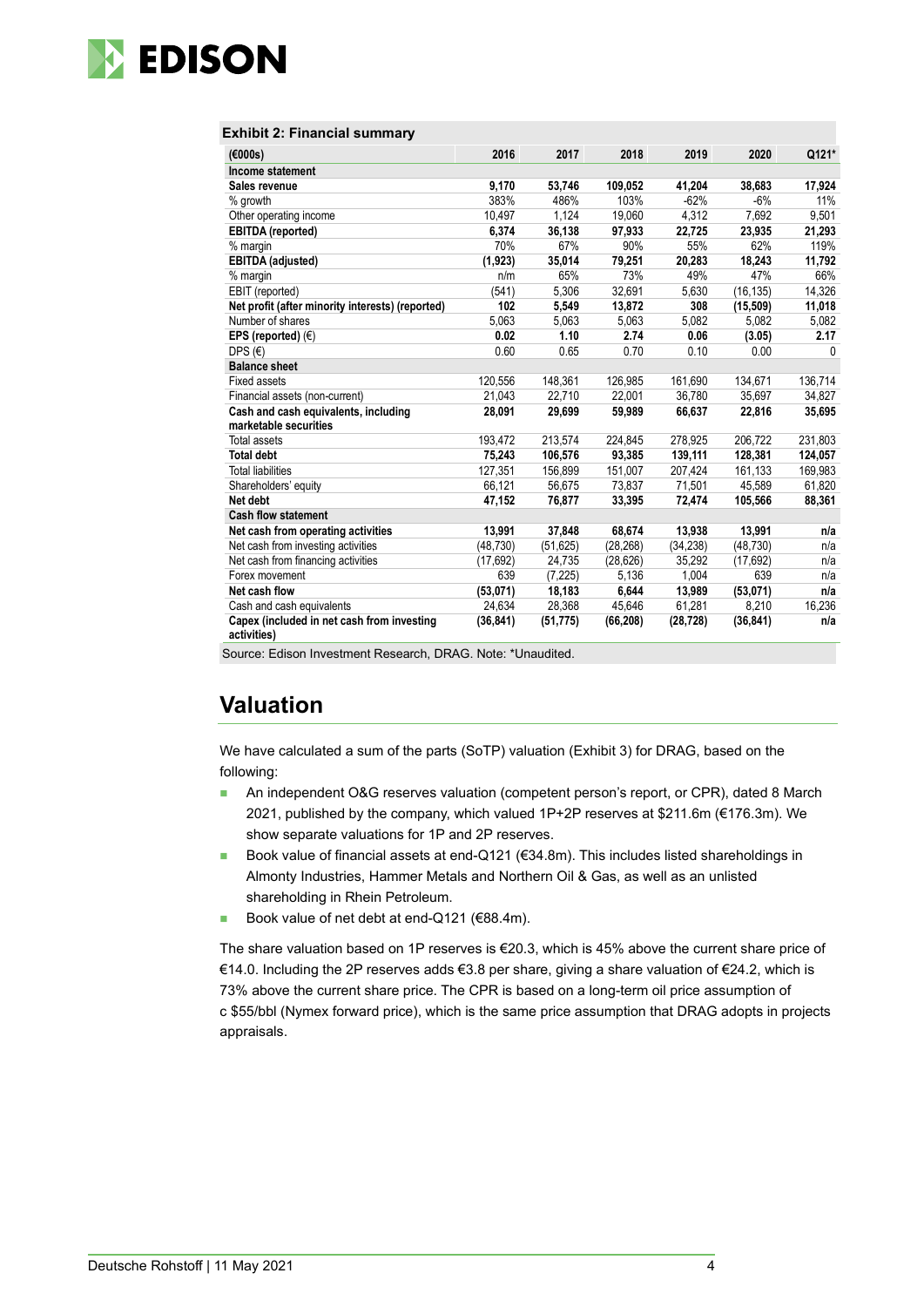

#### **Exhibit 3: DRAG assets and per-share value**

| Asset                                  | <b>Value basis</b> | <b>Reserves</b><br>(mboe) | Value<br>(€m) | Value per share<br>(€) |
|----------------------------------------|--------------------|---------------------------|---------------|------------------------|
| Oil & gas assets:                      | $CPR*$             |                           |               |                        |
| 2P reserves                            |                    | 14.6                      | 19.5          | 3.8                    |
| 1P reserves                            |                    | 128.8                     | 156.8         | 30.9                   |
| Sub-total                              |                    | 143.4                     | 176.3         | 34.7                   |
| Financial assets (non-current)         | Q121 book value    |                           | 34.8          | 6.9                    |
| Cash and cash equivalents              | Q121 book value    |                           | 16.2          | 3.2                    |
| Marketable securities                  | Q121 book value    |                           | 19.5          | 3.8                    |
| Less: total debt                       | Q121 book value    |                           | (124.1)       | (24.4)                 |
| Total equity valuation: 1P+2P reserves |                    |                           | 122.8         | 24.2                   |
| Excluding 2P reserves                  |                    |                           | (19.5)        | (3.8)                  |
| Total equity valuation: 1P reserves    |                    |                           | 103.3         | 20.3                   |
| Market value**                         |                    |                           | 70.6          | 13.9                   |
| % difference                           |                    |                           | 46%           | 46%                    |

Source: Edison Investment Research, DRAG. Note: Number of shares: 5.082m; \$1.2/€. \*CPR dated 8 March 2021. \*\*Share price at 10 May 2021 (intra-day).

As a downside sensitivity, we note that DRAG also published a CPR, dated 31 December 2020, based on a long-term oil price assumption of c \$45/bbl (Nymex forward price at that date). This report valued 1P+2P reserves at €119.5m (using \$1.2/€). All else equal, this gives a share valuation based on 1P+2P reserves of €13.0, or €10.6 based on 1P reserves. We note that the oil prices have enjoyed a sustained rally since the year end, with the WTI spot price averaging above \$60/bbl since mid-February.